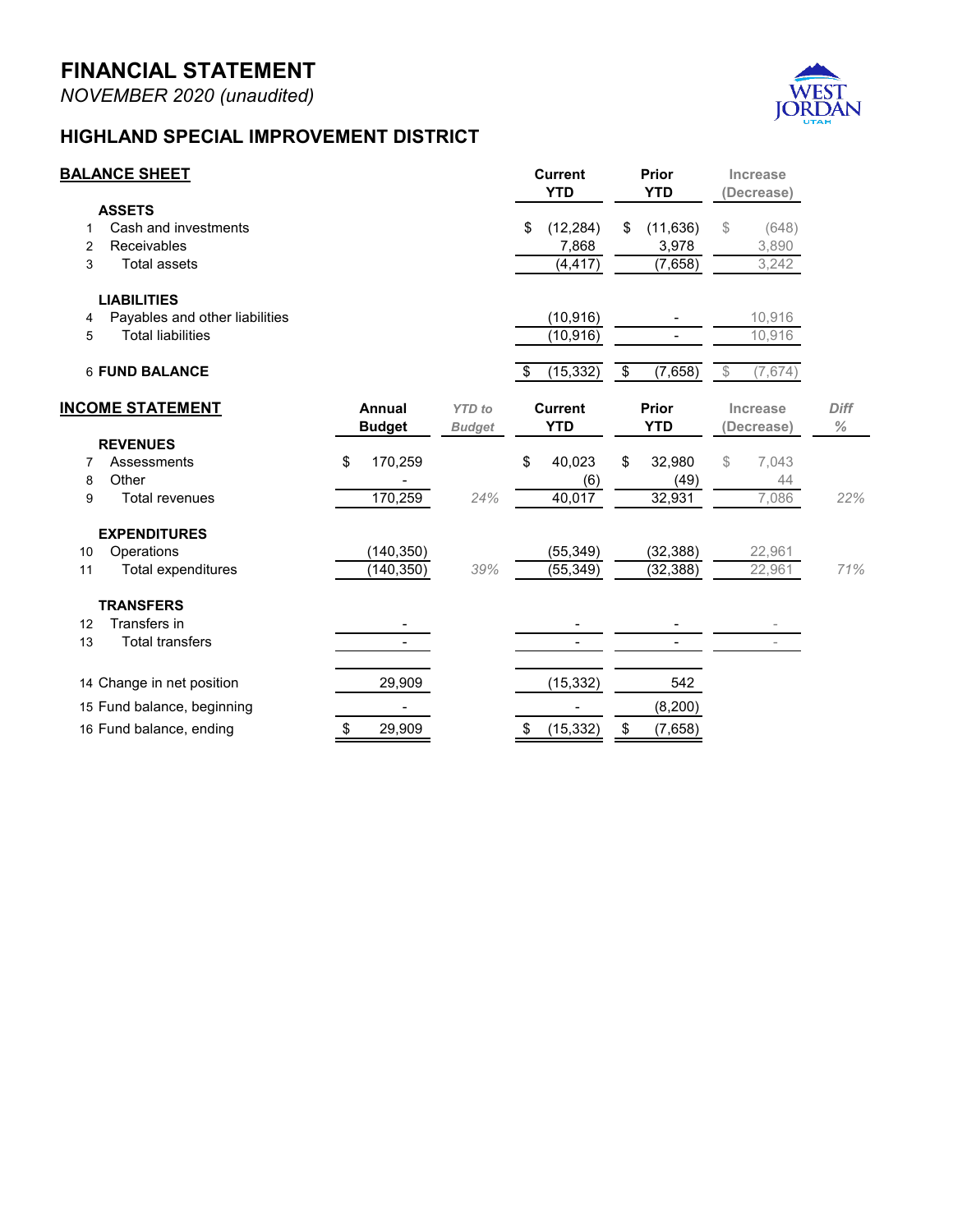| NOVEMBER 2020 (unaudited) |  |
|---------------------------|--|
|---------------------------|--|



## **HIGHLAND SPECIAL IMPROVEMENT DISTRICT**

| <b>BALANCE SHEET</b>    |                                |    |               |               | <b>Current</b><br><b>YTD</b> |            | Prior<br><b>YTD</b> |            | Increase<br>(Decrease) |            |             |
|-------------------------|--------------------------------|----|---------------|---------------|------------------------------|------------|---------------------|------------|------------------------|------------|-------------|
|                         | <b>ASSETS</b>                  |    |               |               |                              |            |                     |            |                        |            |             |
| 1                       | Cash and investments           |    |               |               | \$                           | (12, 284)  | \$                  | (11, 636)  | $\$\$                  | (648)      |             |
| 2                       | Receivables                    |    |               |               |                              | 7,868      |                     | 3,978      |                        | 3,890      |             |
|                         | 3<br><b>Total assets</b>       |    |               |               |                              | (4, 417)   |                     | (7,658)    |                        | 3,242      |             |
|                         | <b>LIABILITIES</b>             |    |               |               |                              |            |                     |            |                        |            |             |
| 4                       | Payables and other liabilities |    |               |               |                              | (10, 916)  |                     |            |                        | 10,916     |             |
|                         | <b>Total liabilities</b><br>5  |    |               |               |                              | (10, 916)  |                     |            |                        | 10,916     |             |
|                         | <b>6 FUND BALANCE</b>          |    |               |               | \$                           | (15, 332)  | \$                  | (7,658)    | $\$\$                  | (7,674)    |             |
| <b>INCOME STATEMENT</b> |                                |    | Annual        | <b>YTD</b> to | <b>Current</b>               |            | Prior               |            | Increase               |            | <b>Diff</b> |
|                         |                                |    | <b>Budget</b> | <b>Budget</b> |                              | <b>YTD</b> |                     | <b>YTD</b> |                        | (Decrease) | $\%$        |
|                         | <b>REVENUES</b>                |    |               |               |                              |            |                     |            |                        |            |             |
| 7                       | Assessments                    | \$ | 170,259       |               | \$                           | 40,023     | \$                  | 32,980     | \$                     | 7,043      |             |
| 8                       | Other                          |    |               |               |                              | (6)        |                     | (49)       |                        | 44         |             |
| 9                       | <b>Total revenues</b>          |    | 170,259       | 24%           |                              | 40,017     |                     | 32,931     |                        | 7,086      | 22%         |
|                         | <b>EXPENDITURES</b>            |    |               |               |                              |            |                     |            |                        |            |             |
| 10                      | Operations                     |    | (140, 350)    |               |                              | (55, 349)  |                     | (32, 388)  |                        | 22,961     |             |
| 11                      | Total expenditures             |    | (140, 350)    | 39%           |                              | (55, 349)  |                     | (32, 388)  |                        | 22,961     | 71%         |
|                         | <b>TRANSFERS</b>               |    |               |               |                              |            |                     |            |                        |            |             |
| 12                      | Transfers in                   |    |               |               |                              |            |                     |            |                        |            |             |
| 13                      | <b>Total transfers</b>         |    |               |               |                              | -          |                     |            |                        |            |             |
|                         | 14 Change in net position      |    | 29,909        |               |                              | (15, 332)  |                     | 542        |                        |            |             |
|                         | 15 Fund balance, beginning     |    |               |               |                              |            |                     | (8, 200)   |                        |            |             |
|                         | 16 Fund balance, ending        | \$ | 29,909        |               | \$                           | (15, 332)  | \$                  | (7,658)    |                        |            |             |